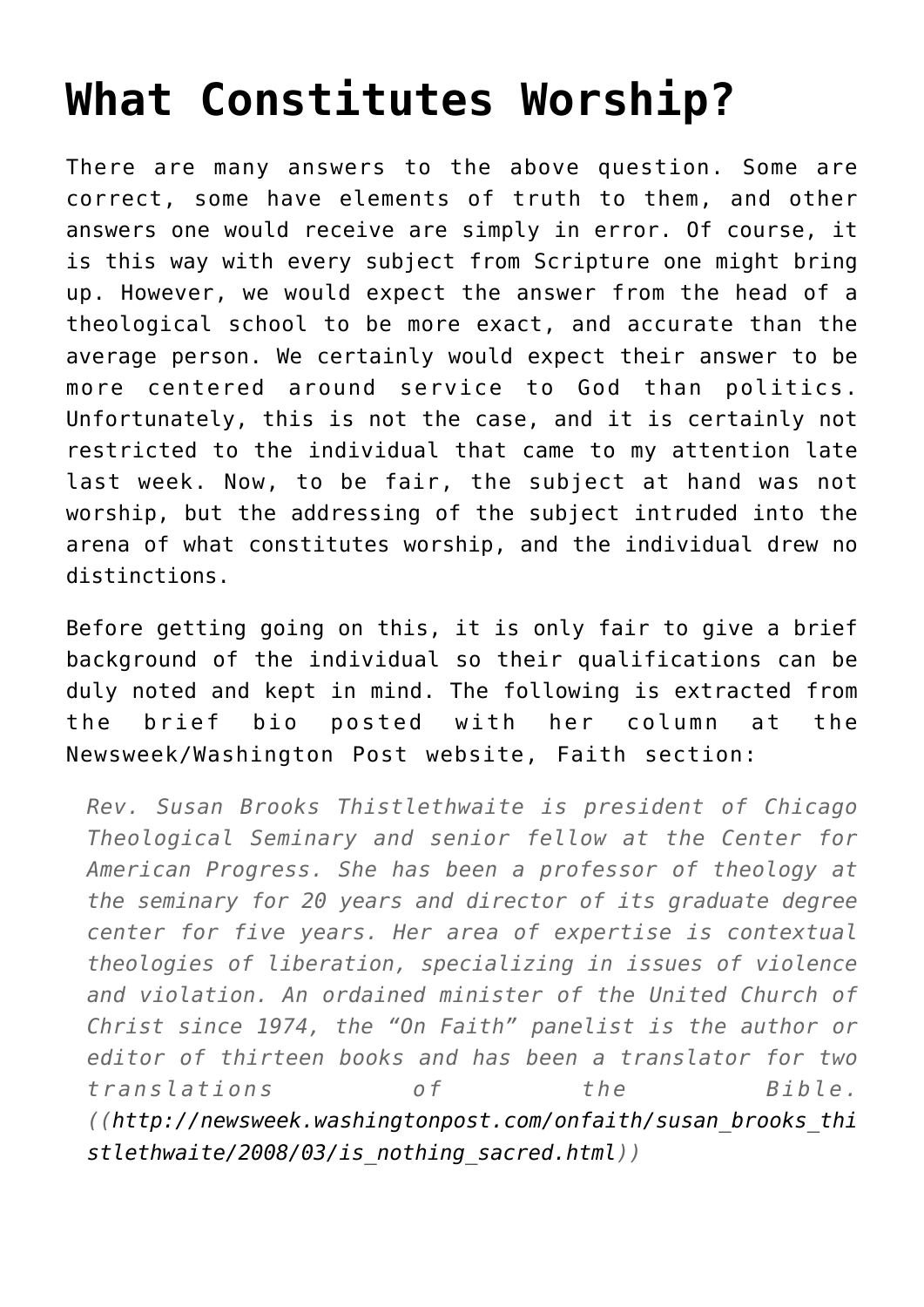I won't even get into all that is in error in the writeup. Not that it is not her history. It is. It is that her endeavors run so counter to the express commandments of God. Perhaps that is why it never impinged upon her conscience to address the issue of "note takers" during the time of the sermon somewhat differently. Some quotes of what she wrote follow:

*"A member of Trinity United Church of Christ, the church once led by Rev. Dr. Jeremiah Wright and where Senator Obama is a member, told me there are "spies" among them in the pews, strangers who take notes during the service and try to record the message.*

*Check it out for yourself. Go to the Trinity UCC website, select "Why The Black Church Won't Shut Up!", and listen to Rev. Otis Moss politely ask that there be "no recording equipment." He repeats over and over, "We are in worship. We are in worship." When visitors are asked to stand, you can see those with paper and pencil in hand. Are these folks members of the press or political operatives? Impossible to know if they don't, as Rev. Moss requests, sign in.*

*This is what happens when politics intrudes into the sanctuary of the church, a sacred space."*

*"Challenging your pastor's freedom in the pulpit is bad. Spying on people at prayer is reprehensible. Is this what the assaults of the past decades on the wall of separation between church and state has led us to? Is there no such thing as sacred space anymore?"*

*"A church is sacred space and to violate that space by engaging in "Swift-boat" type distortions and even spying is un-American. This is not us, this is not the bedrock principle of our founders and those leaders we have most respected. Our churches and our faith commitments are out of bounds in the tumult of political contests."*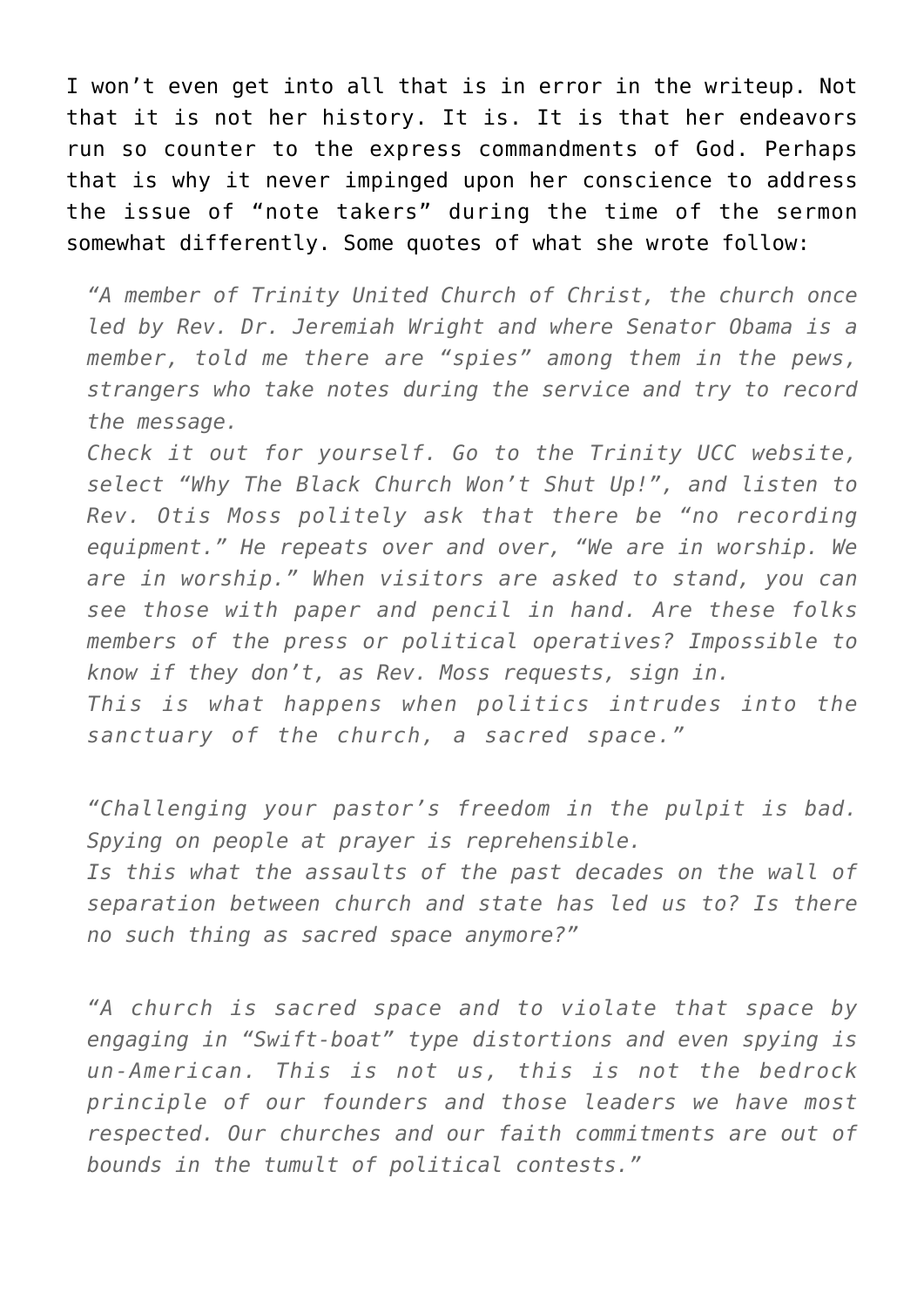*"Let us pull back from this disastrous course of mixing religion and politics before we destroy something so unique and precious it has been the envy of the whole world." ([\(ibid\)](http://newsweek.washingtonpost.com/onfaith/susan_brooks_thistlethwaite/2008/03/is_nothing_sacred.html))*

Notice something odd about her response to the issue at hand? In reading all the comments about her column, I noticed something missing there as well. What is it? It is the acknowledgement of a major component of worship — learning. Now, it is not necessary to take notes to learn, but it sure helps retain what was spoken. Moreover, we have the express invitation of the Lord Jesus Christ to learn of Him.

Come unto me, all ye that labour and are heavy laden, and I will give you rest. Take my yoke upon you, and learn of me; for I am meek and lowly in heart: and ye shall find rest unto your souls. For my yoke is easy, and my burden is light. *(Matthew 11:28-30)*

You know, when you don't care about someone or something, you don't bother learning about them, or it — at all. To me, it is telling that Hannah of ancient Israel knew far more of what the LORD God is about than the head of a theological school.

Talk no more so exceeding proudly; let not arrogancy come out of your mouth: for the LORD is a God of knowledge, and by him actions are weighed. *(I Samuel 2:3)*

Somehow I don't think the Lord Jesus Christ would have been at all upset if someone had sat in front of Him taking notes while he preached and taught. What mattered to the LORD was the heart of the person, and their desire to learn of God. After all, since He was preaching the truth, He had no concerns about what they wanted to do with His words, as He knew the effect the words would have upon them.

The Pharisees heard that the people murmured such things concerning him; and the Pharisees and the chief priests sent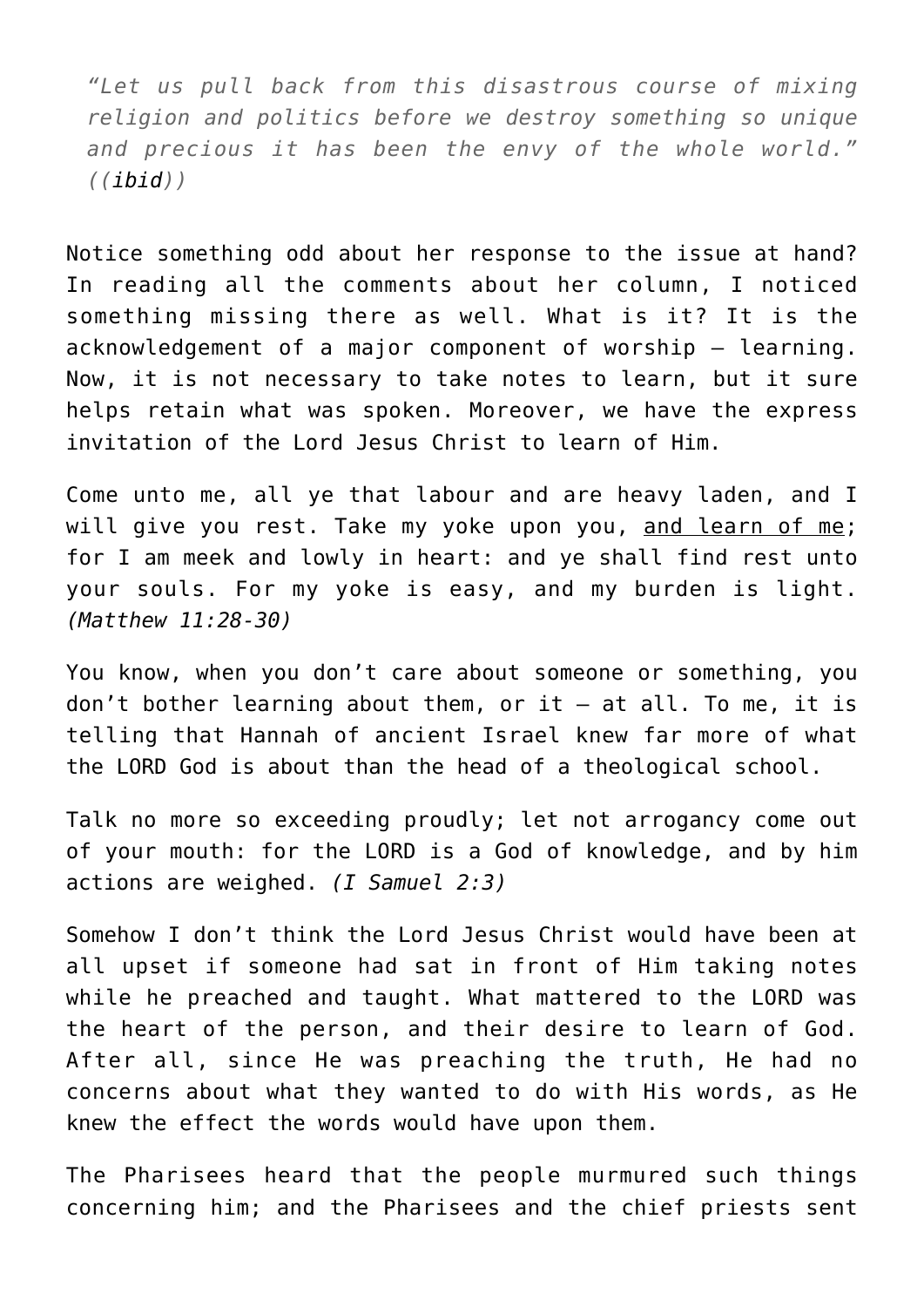officers to take him. *(John 7:32)*

So there was a division among the people because of him. And some of them would have taken him; but no man laid hands on him. Then came the officers to the chief priests and Pharisees; and they said unto them, Why have ye not brought him? The officers answered, Never man spake like this man. *(John 7:43-45)*

No, the Lord Jesus Christ spoke openly because He knew the time was not yet, and He knew that it was necessary that the word be preached openly. Moreover, since the LORD God is a God of knowledge, it is essential that people learn. I don't see the Lord being displeased with this at all.

Knowing this, we can come forward to our day and time and understand that if people have to take notes, or record the message to recall what was said later, then there ought be no problem with that. If one preaches expressly from the Scripture, then all that need be done in defense of what was said is point to chapter and verse, and show that the Bible does indeed say that.

The problem here is that worship, and what constitutes worship is not at all understood. When someone is a "fan" of an actor, or performer, they try to learn everything they can about that person. If someone is a fanatic about golf, fishing or guns, we find that they always take notes, record, or otherwise preserve a record of the things said about the subject they worship. We also find they are devoted to their particular interest, almost to the exclusion of everything else. It is like some popular television shows — there are some who can never get enough information about a particular show (*Star Trek and M.A.S.H. come to mind*), and they record or otherwise obtain every scrap of information they can about the series.

Funny how that is not the case when people come into the house of God. Instead, they are discouraged from taking notes and